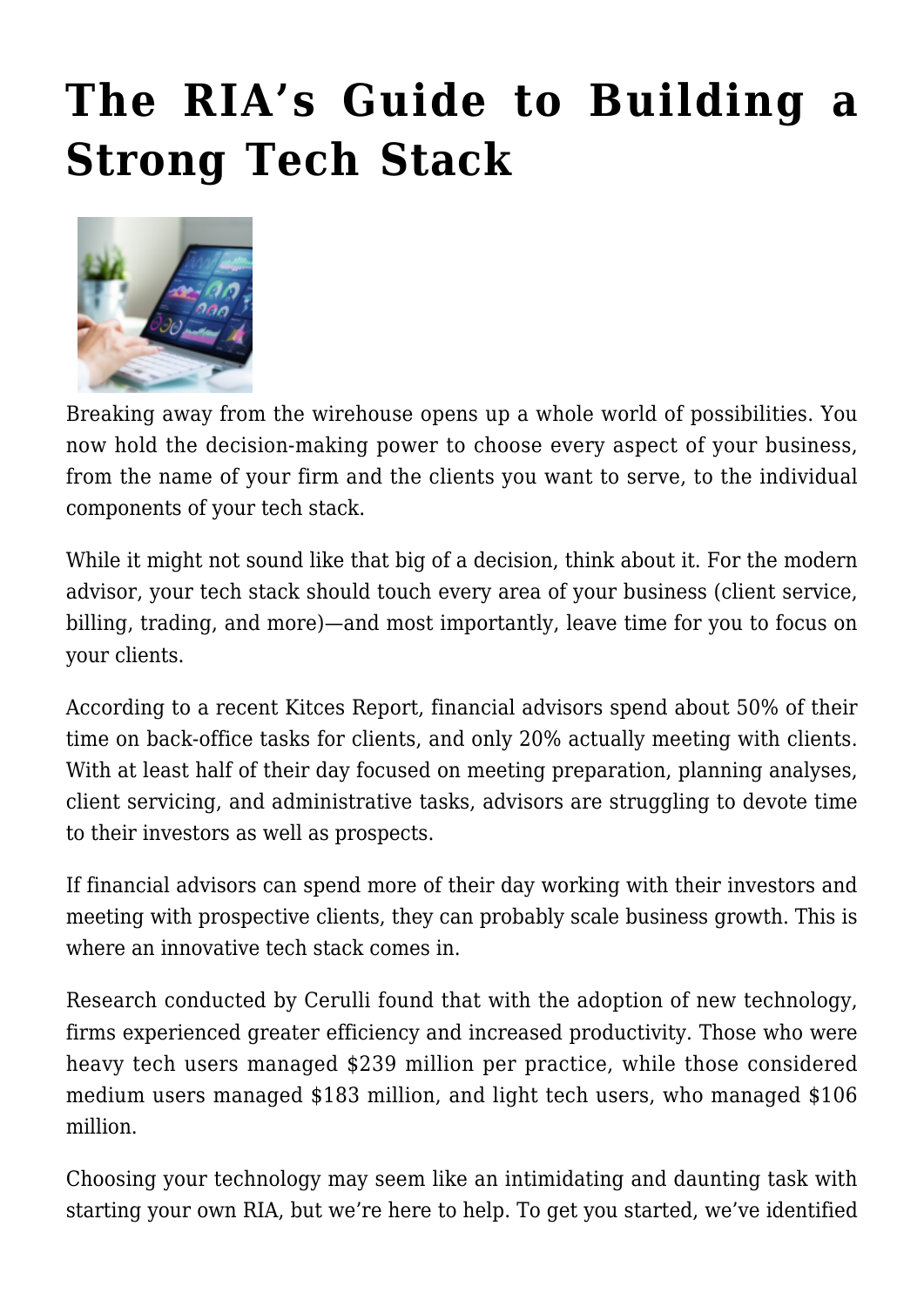which pieces of your tech stack you'll need to get in place upfront.

# **CRM**

Your CRM might be the most important piece of technology you can add outside of your basic services tech. Customer Relationship Management software is the hub of your client relationships—where you'll keep track of every point of client activity and communication.

You have a lot of options here, some of which are advisor-specific and others that are more general. One thing to keep in mind, however, is that you don't have to use advisor-specific CRMs. Advisors happily use [non-industry solutions](https://www.kitces.com/blog/shanna-tingom-heritage-financial-precise-fp-zapier-smartvestor-pro/), either because of pricing or flexibility.

That being said, far and away, the [most popular CRM among advisors](https://t3technologyhub.com/wp-content/uploads/2021/03/2021-T3_Inside-Information-Software-Survey-Report-03-22-21.pdf) is an industry-specific offering: Redtail, followed by Wealthbox and Junxure.

Non-industry solutions include Salesforce and Hubspot, among others.

#### **Financial Planning**

Planning is likely one of the core pillars of your services, so your planning software deserves a lot of thought. Consider what you need, what will make your life easy, and what will keep clients impressed.

Ensure the tool you choose matches your planning style. Most solutions are styleagnostic, but some work best for goals-based advisors while others are better for cash-flow planning.

Your financial planning tool may be standalone, or it may be part of an [all-in-one](https://orionadvisortech.com/tech-stack/) [solution.](https://orionadvisortech.com/tech-stack/) if it's standalone, make sure it integrates well with your tech stack.

#### **Client Portal**

You will likely use the client portal that comes with your portfolio management or financial planning solution, but we're adding it to this list due to the important role it plays in keeping your clients happy.

A good portal can have a massively positive impact on your clients' satisfaction, and the opposite is true of a bad portal.